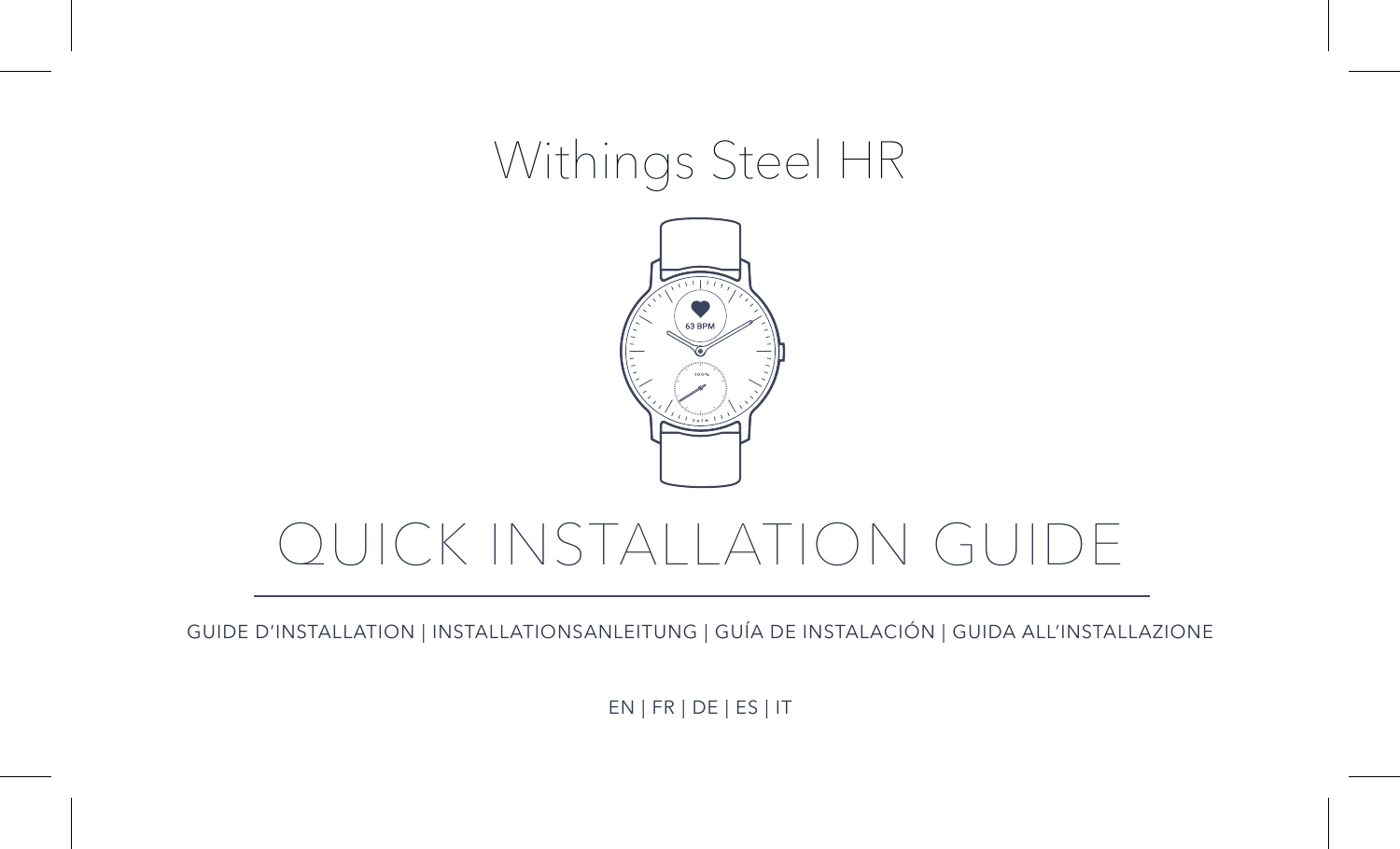# THANK YOU FOR CHOOSING WITHINGS STEEL HR

MERCI D'AVOIR CHOISI WITHINGS STEEL HR | DANKE, DASS SIE WITHINGS STEEL HR GEWÄHLT HABEN GRACIAS POR ELIGIR WITHINGS STEEL HR | GRAZIE PER AVER SCELTO WITHINGS STEEL HR

This guide is available in additional languages at: www.withings.com/guides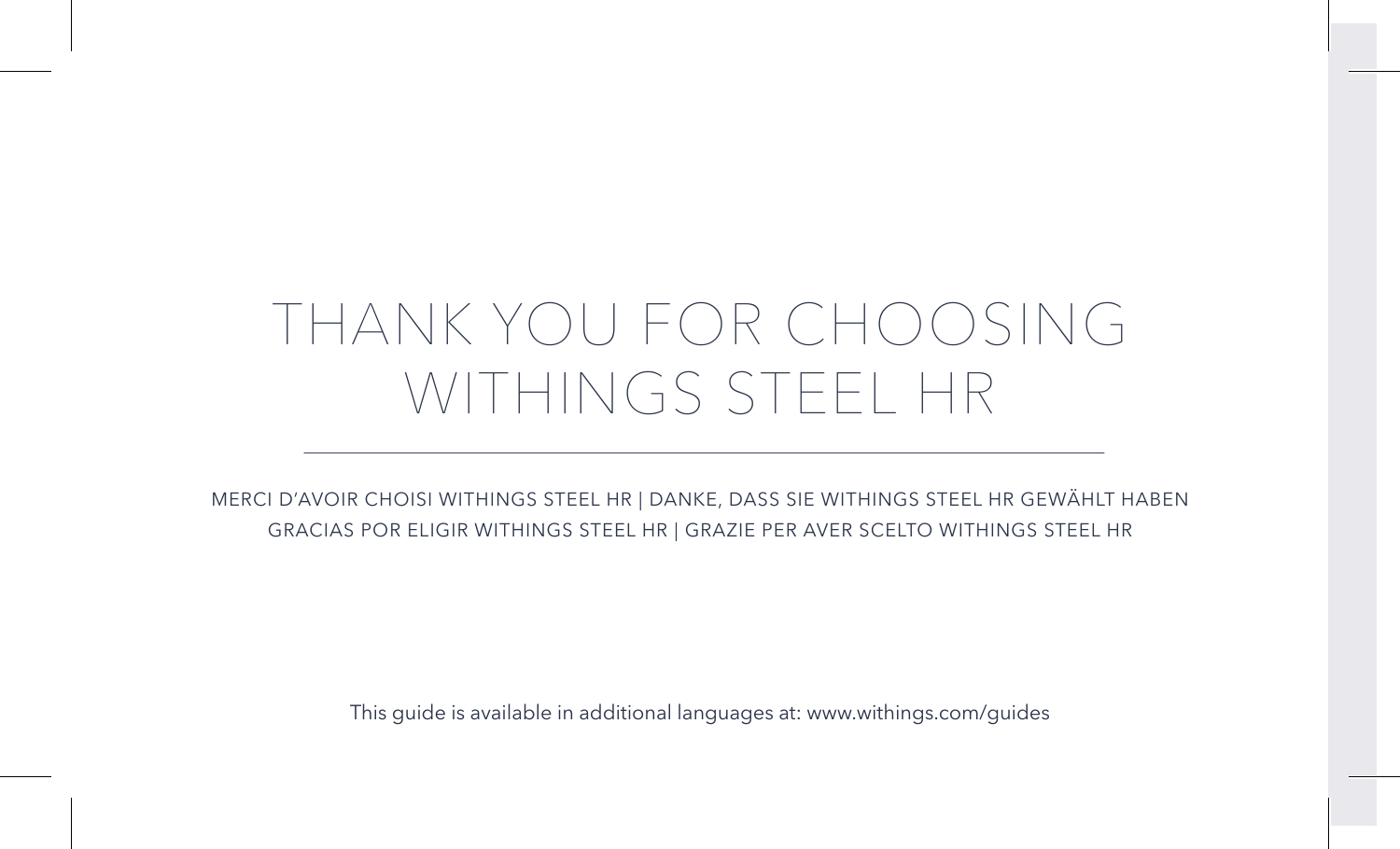## Box Contents

### Contenu de la boîte | Lieferumfang | Contenido de la caja | Contenuto della confezione 3



Withings Steel HR Charging cable



Câble de chargement | Ladekabel Cable de carga | Cavo di ricarica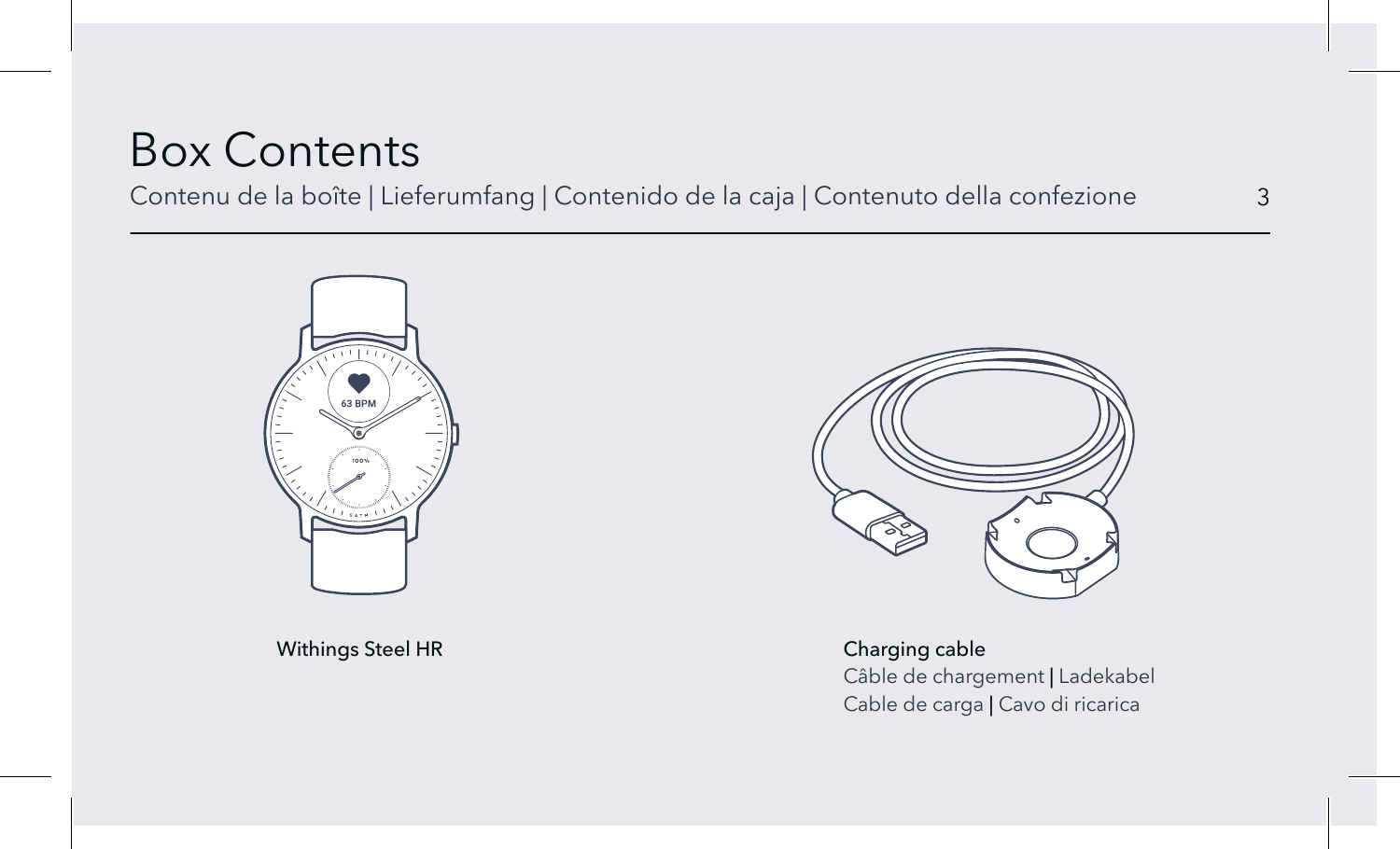## Quick start

Démarrage rapide | Schnellstart | Inicio rápido | Avvio rapido 4

### Visit go.withings.com to get the app and follow the instructions.

- FR Obtenez l'appli sur go.withings.com et suivez les instructions.
- DE Besuchen Sie go.withings.com und holen Sie sich die App und die Anweisungen.
- ES Visita go.withings.com para conseguir la aplicación y sigue las instrucciones.
- IT Visita go.withings.com per ottenere l'app e segui le istruzioni.

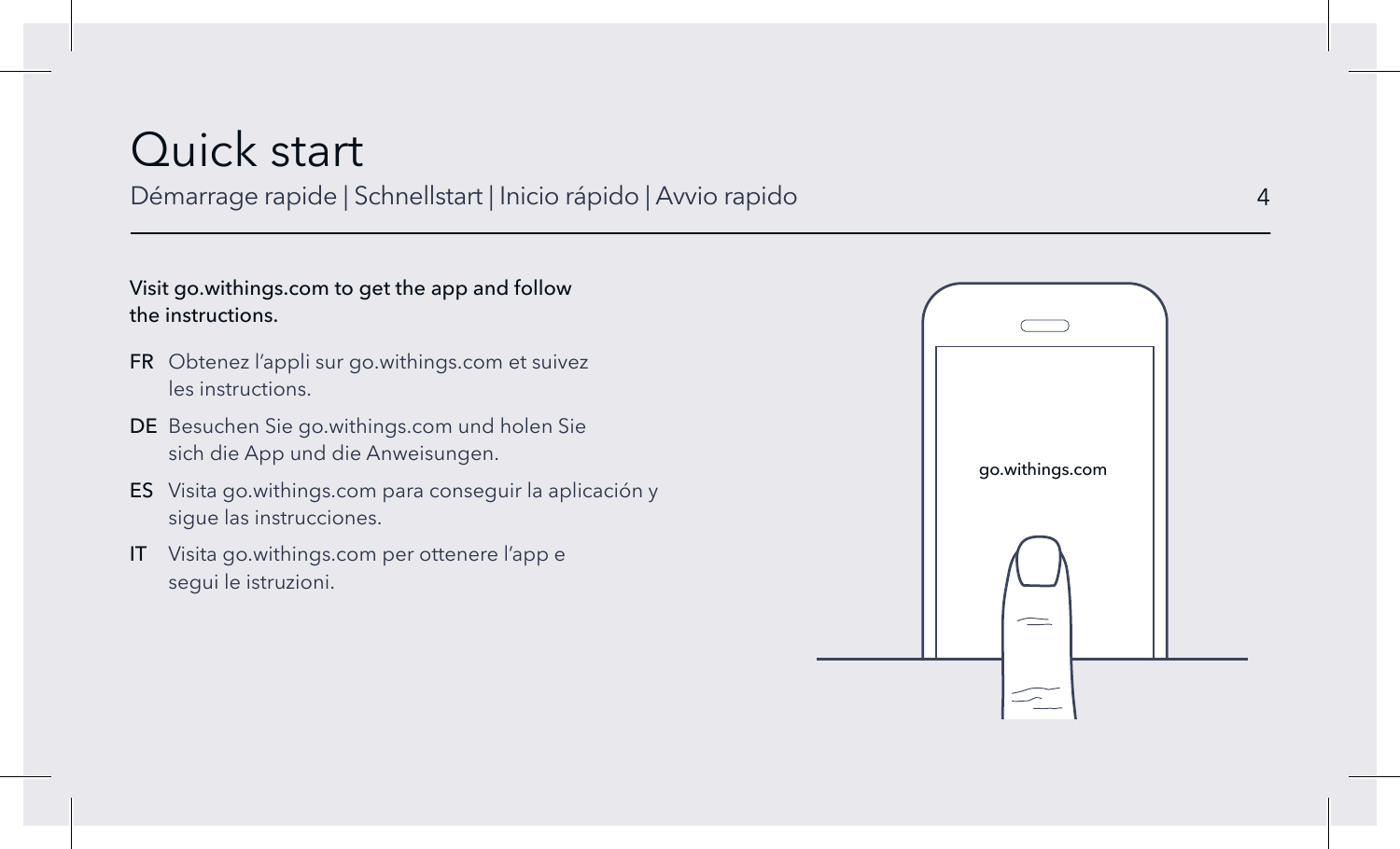## How to wear Steel HR

Comment porter Steel HR | So tragen Sie Steel HR | Cómo llevar Steel HR | Come indossare Steel HR 5

### The wristband should be tight but comfortable, and worn 1 cm away from the wrist bone

- FR Le bracelet doit être bien ajusté mais confortable, et se trouver à 1 cm de l'os du poignet.
- DE Das Armband sollte fest, aber bequem anliegen und 1 cm vom Handgelenkknochen entfernt getragen werden.
- ES La correa debe ajustarse sin que apriete y colocarse a 1 cm por encima de la muñeca.
- IT il braccialetto deve essere stretto ma confortevole, e indossato 1 cm di distanza dal polso.

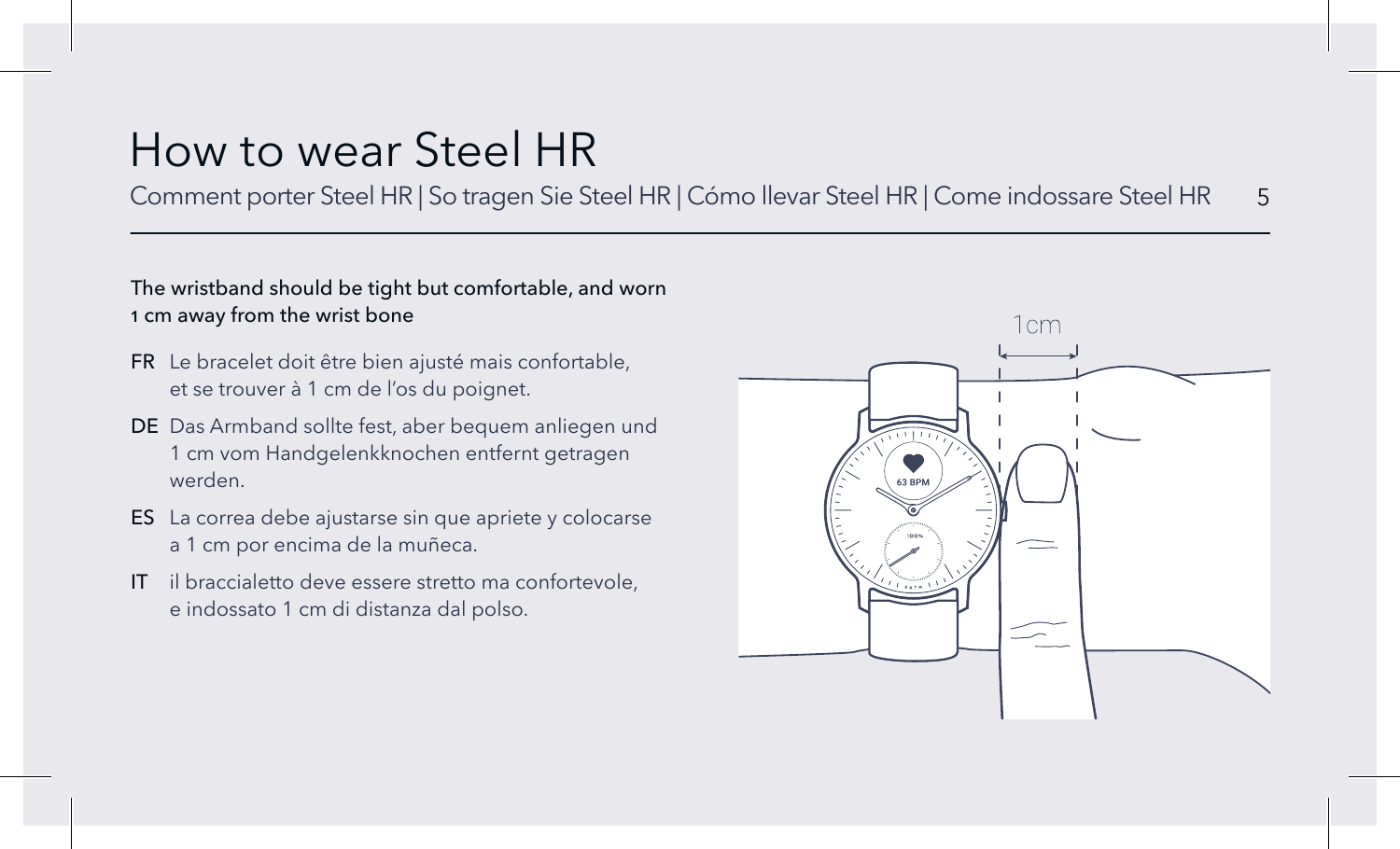## How to use Steel HR

Comment utiliser Steel HR | So benutzen Sie Steel HR | Cómo utilizar Steel HR | Come usare Steel HR

### Press on the button to browse through the screens. Press and hold the button to start and stop workout mode.

- FR Naviguez entre les écrans en appuyant sur le bouton. Maintenez le bouton enfoncé pour démarrer et arrêter le mode sport.
- DE So benutzen Sie Steel HR: drücken Sie auf den Knopf, um die Bildschirme durchzusuchen. Halten Sie den Knopf gedrückt, um den Workout-Modus zu starten und zu stoppen.
- ES Pulsa el botón para navegar por las pantallas. Pulsa y mantén el botón para empezar y abandona el modo entrenamiento.
- IT Premi il tasto per scorrere gli schermi. Tenere premuto il tasto per avviare e interrompere la modalità allenamento.



Continuous HR monitoring, timer

Rythme cardiaque en continu, chronomètre Kontinuierliches herzfrequenz-monitoring, timer Monitorización continua de la frecuencia cardiaca, temporizador Monitoraggio continuo frequenza, timer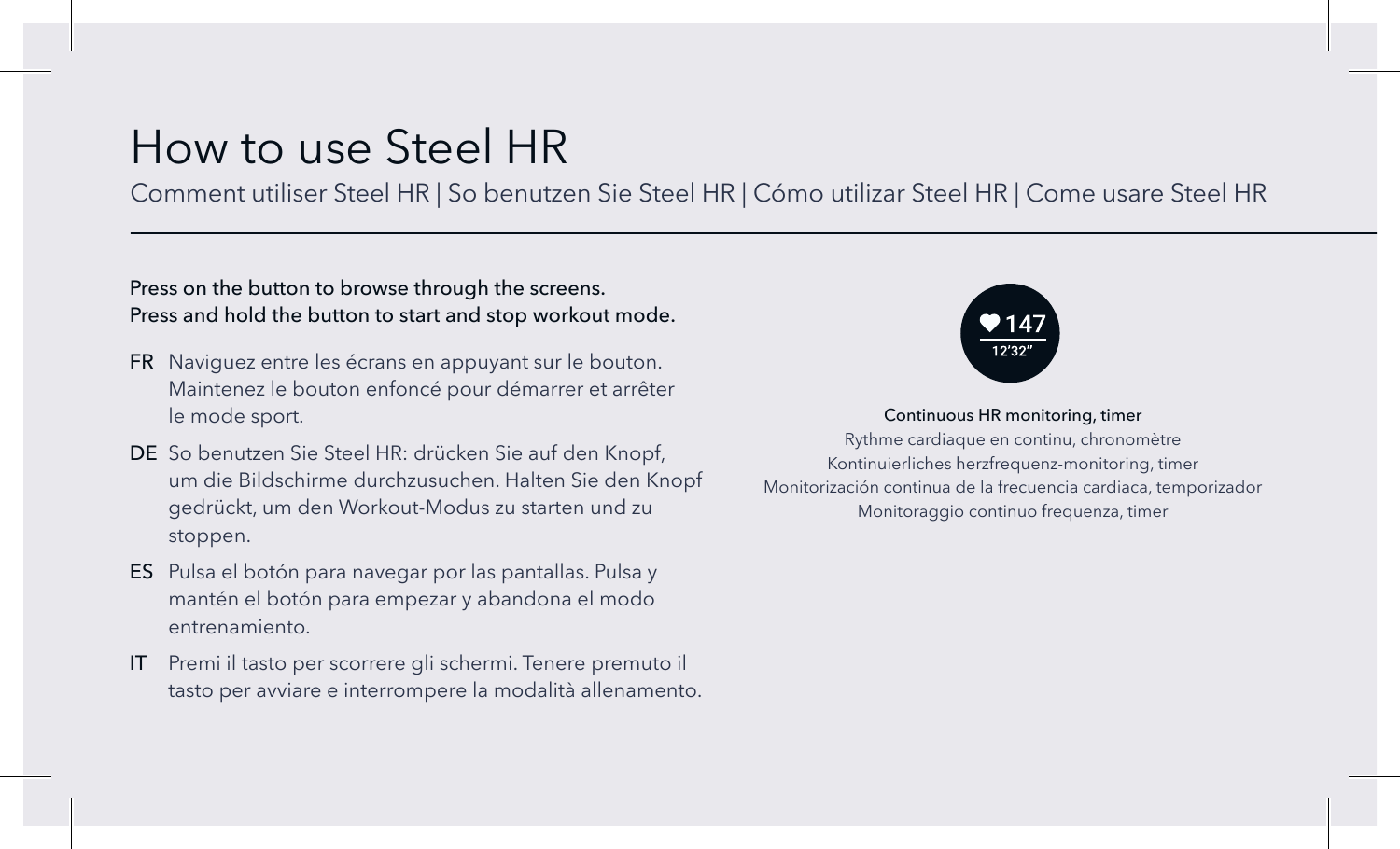

Home screen Écran d'accueil | Start-Bildschirm Pantalla inicial | Schermo principale



Steps Pas | Schritte Pasos | Passi



Calories burned Calories brûlées | Kalorien verbrannt Calorías quemadas | Calorie consumate



Heart rate Rythme cardiaque | Herzfrequenz Frecuencia cardiaca | Frequenza cardiaca



Distance Distance | Entfernung Distancia | Distanza



Alarm time (via Health Mate app) Heure du réveil | Weckzeit Alarma | Ora allarme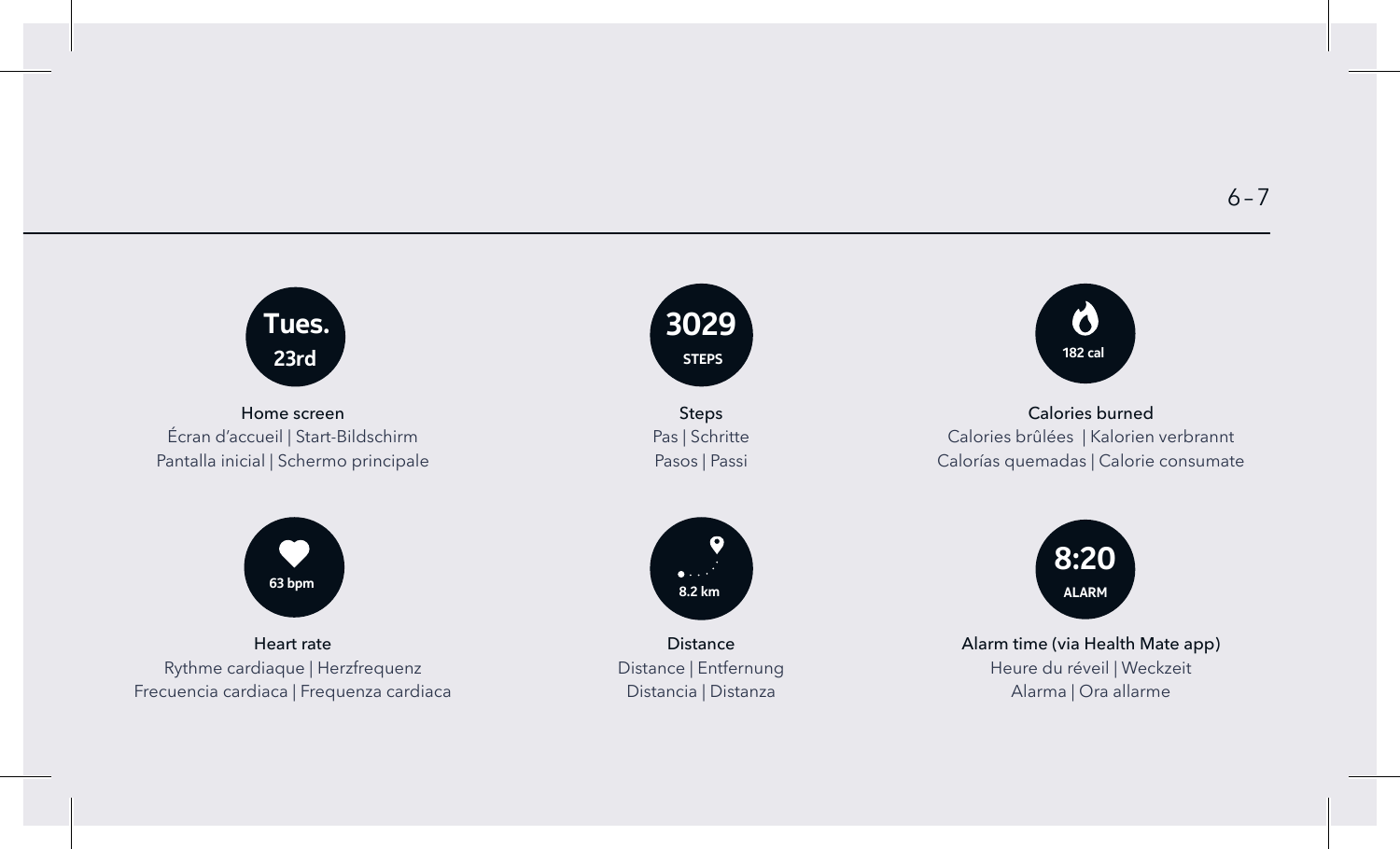## Customize the screens

Personnalisez les écrans | Passen Sie die Bildschirme an | Personaliza las pantallas | Personalizza gli schermi

### Customize the screens and activate phone notifications (Health Mate™ app, "my devices")

- FR Personnalisez les écrans et activez les notifications (application Health Mate™, «Mes appareils»).
- DE Passen Sie die Bildschirme an und aktivieren Sie die Smartphone-Benachrichtigungen (Health Mate™-App, Meine Geräte»).
- ES Personaliza las pantallas y activa las notificaciones del smartphone (aplicación Health Mate™, «Mis dispositivos»).
- IT Personalizza gli schermi e attiva le notifiche dello smartphone (applicazione Health Mate™, «I miei dispositivi»).

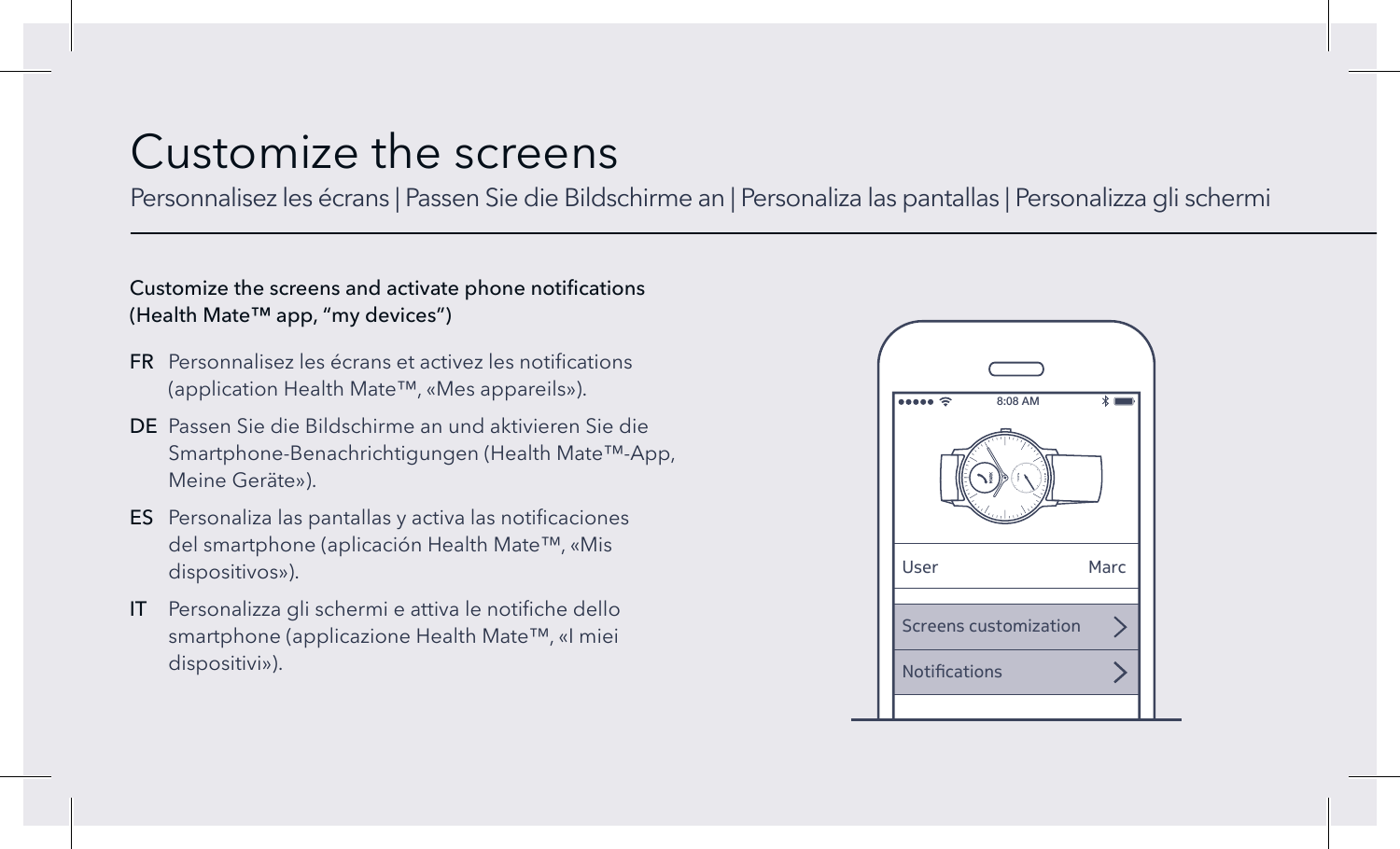8 – 9





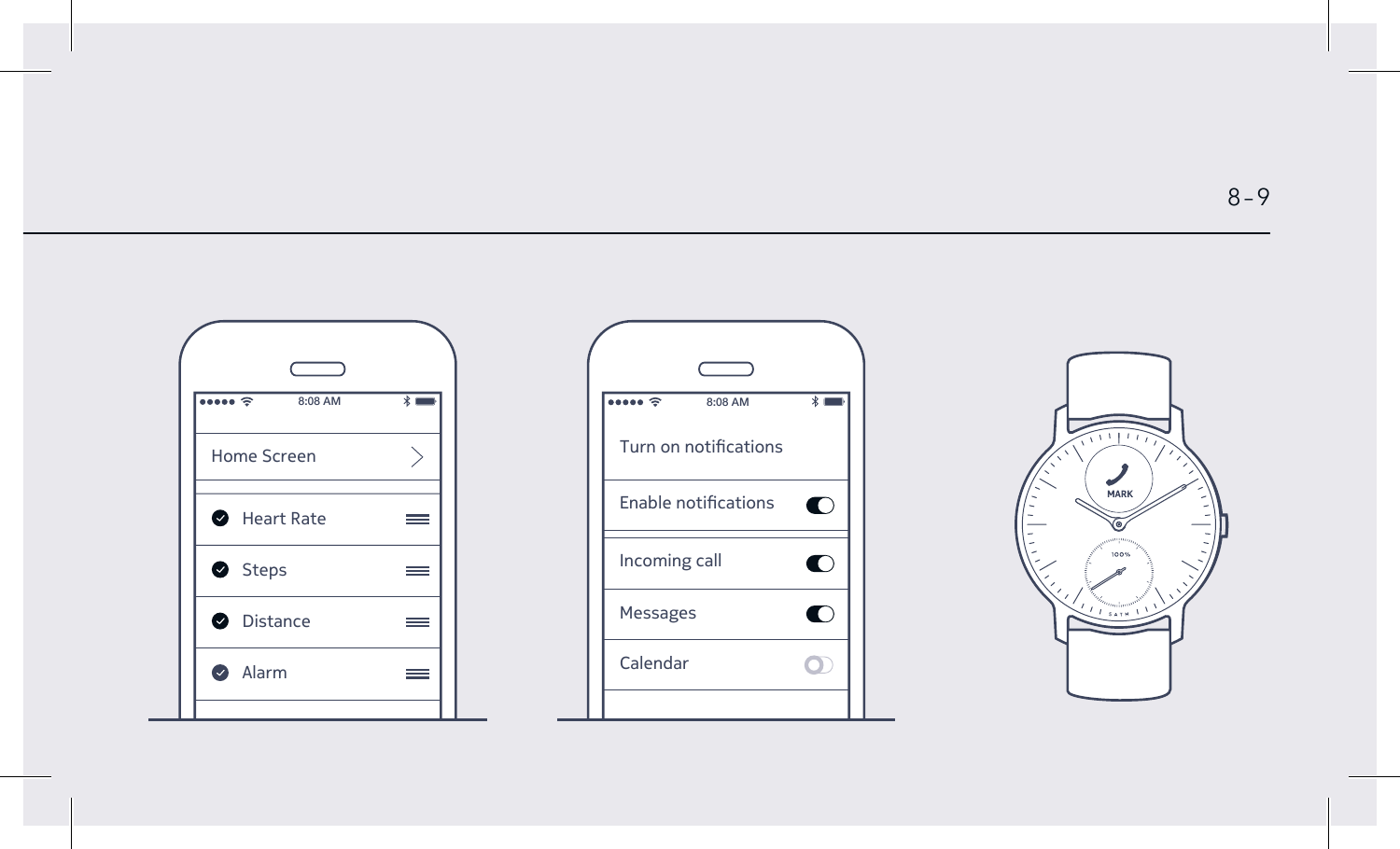## How to Charge Steel HR

Comment charger Steel HR | Wie lade ich Steel HR auf? | Cómo cargar Steel HR | Come caricare Steel HR

### Battery life: up to 25 days + 20 days of power reserve mode (time and activity tracking only)

- FR Recharge aisée avec le câble fourni. Autonomie: jusqu'à 25 jours + 20 jours en mode économie d'énergie (heure et suivi d'activité uniquement).
- DE Einfaches Aufladen mit dem enthaltenen Ladekabel. Batterielaufzeit: bis zu 25 Tage + 20 Tage im Stromsparmodus (nur Zeit und Aktivitätsverfolgung).
- ES Se carga fácilmente con el cable suministrado. Duración de la batería: hasta 25 días + 20 días en modo de ahorro de energía (solo hora y cuantificación de actividad).
- IT Carica facile con il cavo in dotazione. Durata della batteria: fino a 25 giorni + 20 giorni di modalità di riserva di carica (solo registrazione di attività e ora).

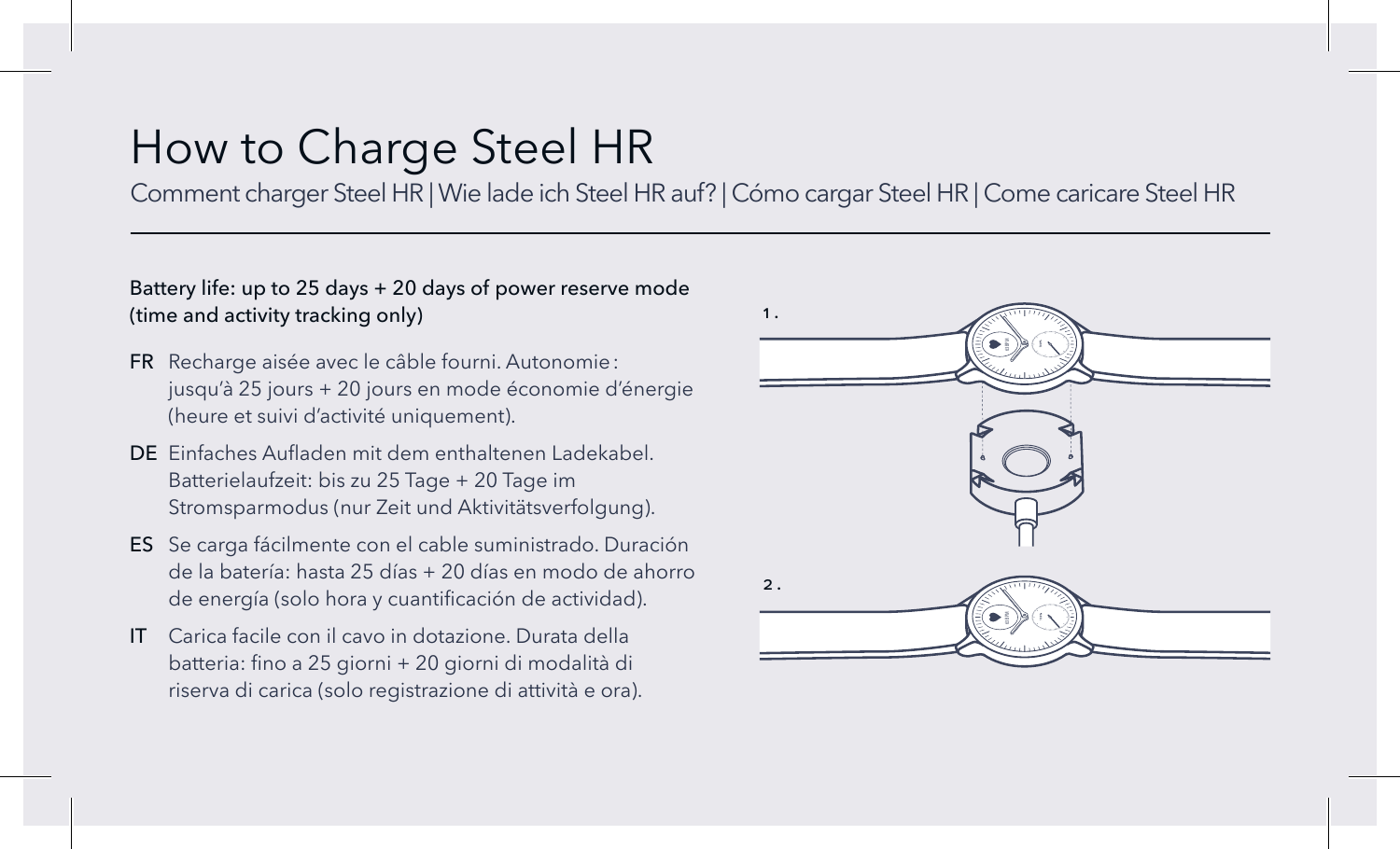## **Overview**

### Comment charger Steel HR | Wie lade ich Steel HR auf? | Cómo cargar Steel HR | Come caricare Steel HR 10-11 Vue d'ensemble | Gesamtübersicht | Imagen general | Vista d'insieme

### **A** Wristband

- FR Bracelet DE Armband
- ES Pulsera
- IT Braccialetto



- FR Affichage
- DE Anzeige
- ES Pantalla
- IT Display

### Activity Dial **C**

- FR Cadran d'activité
- DE Aktivitätenanzeige
- ES Cuantificador de actividad
- IT Quadrante attività

### Heart-Rate sensor **D**

- FR Capteur de fréquence cardiaque
- DE Herzfrequenzsensor
- ES Sensor de frecuencia cardiaca
- IT Sensore Frequenza cardiaca

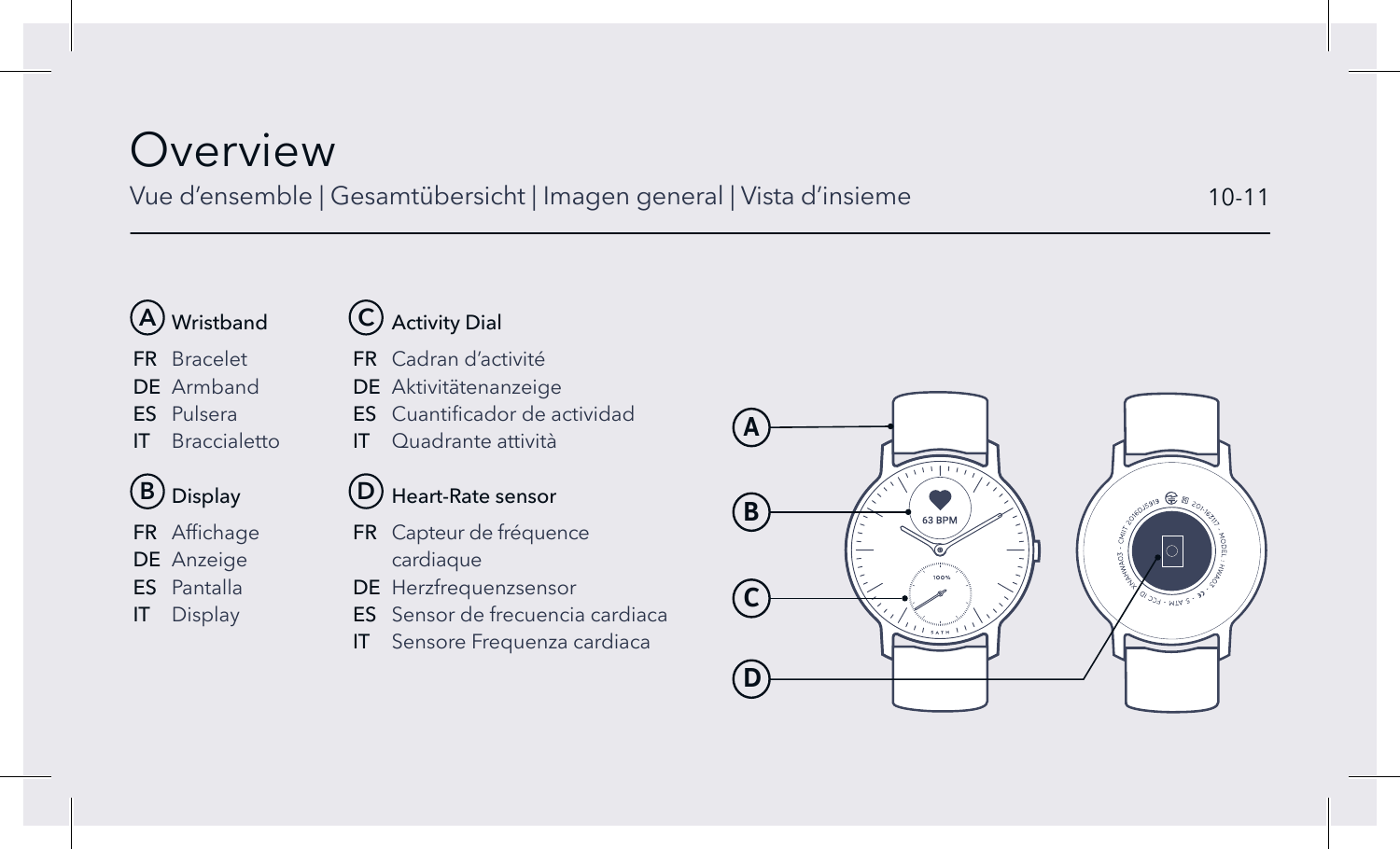### **Warranty** Garantie | Garantie | Garantia | Garanzia

#### US Withings Two (2) Years Limited Warranty - Withings Steel HR

Withings SA, 2 rue Maurice Hartmann, 92130 Issy-les-Moulineaux ("Withings") warrants the Withings-branded hardware product ("Withings Product") against defects in materials and workmanship when used normally in accordance with Withings' published guidelines for a period of TWO (2) YEARS from the date of original retail purchase by the end-user purchaser («Warranty Period»). Withings' published guidelines include but are not limited to information contained in technical specifications, safety instructions or quick start guide. Withings does not warrant that the operation of the Withings Product will be uninterrupted or error-free. Withings is not responsible for damage arising from failure to follow instructions relating to the Withings Product's use.

#### UK Withings Two (2) Years commercial guarantee - Withings Steel HR

Withings SA, 2 rue Maurice Hartmann, 92130 Issy-les-Moulineaux ("Withings") warrants the Withings-branded hardware product ("Withings Product") against defects in materials and workmanship when used normally in accordance with Withings' published guidelines for a period of TWO (2) YEARS from the date of original retail purchase by the end-user purchaser ("Warranty Period"). Withings' published guidelines include but are not limited to information contained in technical specifications, safety instructions or quick start guide. Withings does not warrant that the operation of the Withings Product will be uninterrupted or error-free. Withings is not responsible for damage arising from failure to follow instructions relating to the Withings Product's use.

#### FR Garantie commerciale de Withings limitée à deux (2) ans - Withings Steel HR

Withings SA, 2 rue Maurice Hartmann, 92130 Issy-les-Moulineaux (« Withings ») garantit le matériel de marque Withings (« Produit Withings ») contre les défauts de matériel et de main d'œuvre, lorsque celui-ci est utilisé conformément aux recommandations publiées sur le Produit Withings sous réserve qu'ils surviennent dans un délai de deux (2) ans suivant la date d'achat initiale par l'utilisateur final du Produit Withings neuf auprès d'un professionnel (« Période de garantie »). Les recommandations publiées comprennent notamment les spécifications techniques, les consignes de sécurité ou les manuels d'utilisation du Produit Withings. Withings ne garantit pas que le fonctionnement du Produit Withings sera ininterrompu ou sans erreur. Withings n'est pas responsable des dommages survenant en raison du non-respect des instructions d'utilisation du Produit Withings.

ES Ga

IT  $\blacksquare$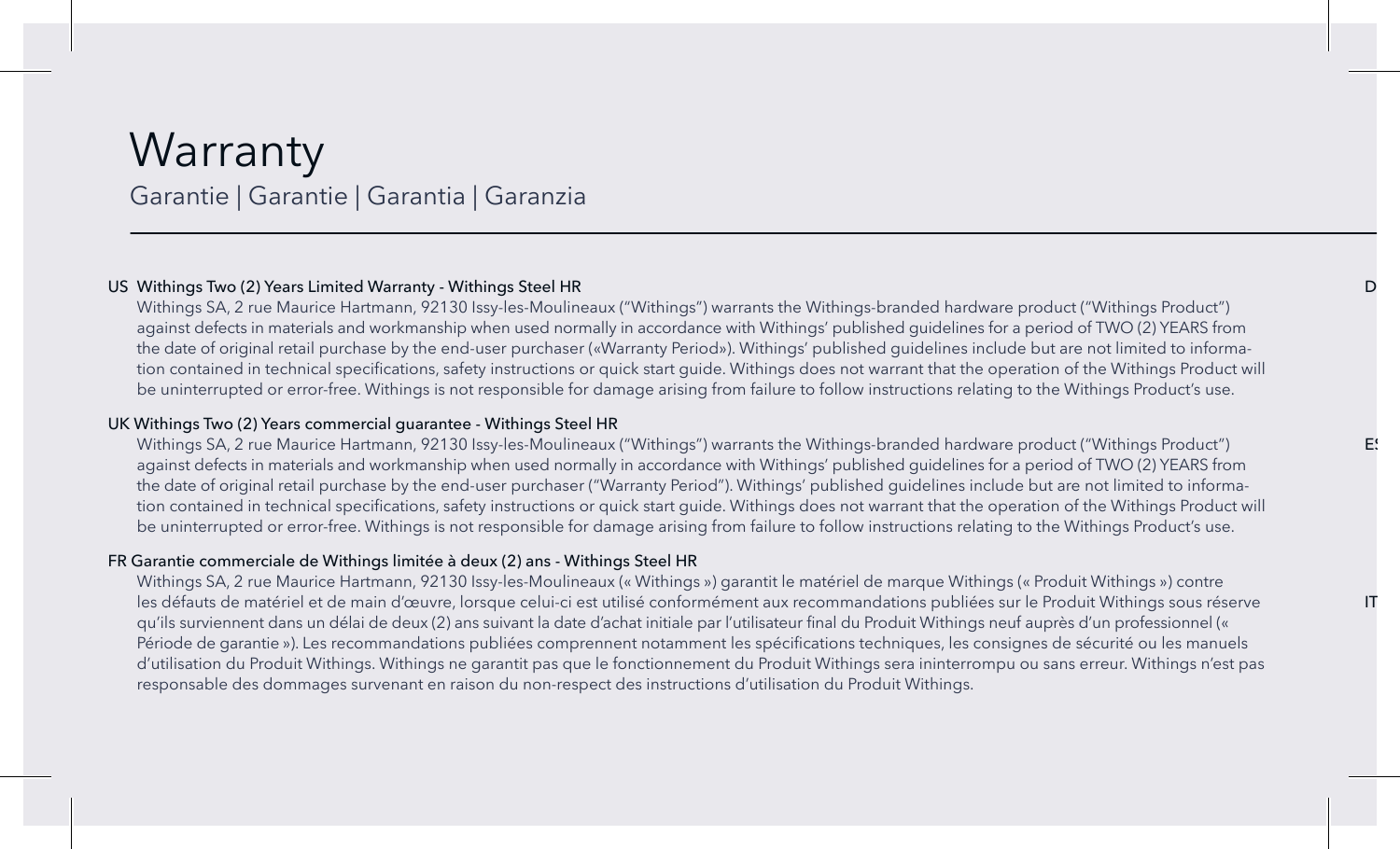#### DE Withings auf 2 Jahre begrenzte kommerzielle Garantie - Withings Steel HR

Withings SA, 2 rue Maurice Hartmann, 92130 Issy-les-Moulineaux, ("Withings") gewährleistet für einen Zeitraum von 2 JAHRE ab dem Datum des Ersterwerbs durch den Endnutzer ("Garantiefrist"), dass das Material der Marke Withings («Withings-Produkte») frei von Material- und Verarbeitungsfehlern ist, vorbehaltlich, dass das Gerät als Neuware und von einem professionellen Händler erworben wurde, wenn es unter normalen Bedingungen gemäß den von Withings veröffentlichen Anleitungen verwendet wird. Die von Withings veröffentlichten Anleitungen umfassen unter anderem die Informationen, die in den technischen Informationen, den Sicherheitsanweisungen und der Kurzanleitung enthalten sind. Withings garantiert keinen ununterbrochenen oder fehlerfreien Betrieb des Withings-Produkts. NWithings ist nicht verantwortlich für Schäden, die aus der Nichtbefolgung der Anweisungen resultieren.

#### ES Garantia comercial de limitada dos (2) Años de Withings - Withings Steel HR

Withings SA, 2 rue Maurice Hartmann, 92130 Issy-les-Moulineaux ("Withings") garantiza el material de la marca Withings ("Producto Withings") contra los defectos de material y de mano de obra, siempre que se haya utilizado conforme a las recomendaciones publicadas sobre el Producto Withingsy cuando los mismos aparezcan durante el periodo de DOS (2) AÑOS a partir de la fecha de compra inicial del Producto Withings nuevo en un distribuidor autorizado por el usuario final ("Periodo de garantía"). Las recomendaciones publicadas por Withings incluyen las descripciones técnicas, las instrucciones de seguridad y los manuales del usuario. Withings no garantiza un funcionamiento del Producto Withings ininterrumpido o sin errores. Withings no se responsabiliza de los daños producidos por no haber seguido las instrucciones de utilización del Producto Withings.

#### IT Garanzia commerciale di Withings limitata ad due (2) anni - Withings Steel HR

Withings SA, 2 rue Maurice Hartmann, 92130 Issy-les-Moulineaux, ("Withings") garantisce il materiale della marca Withings ("Prodotto Withings") contro i difetti materiali e di mano d'opera qualora questo venga utilizzato in conformità con le linee guida pubblicate per il Prodotto Withings a condizione che questi vengano riscontrati prima di un anno dalla data di acquisto del prodotto Withings da parte dell'acquirente finale presso un rivenditore ("Periodo di Garanzia"). Le linee guida pubblicate riguardano le specifiche tecniche, le consegne di sicurezza o le istruzioni d'uso. Withings non può garantire che il funzionamento del prodotto Withings sarà interrotto o senza alcun errore. Withings non è responsabile dei danni derivanti dal non rispetto dell'istruzione d'utilizzo del prodotto Withings.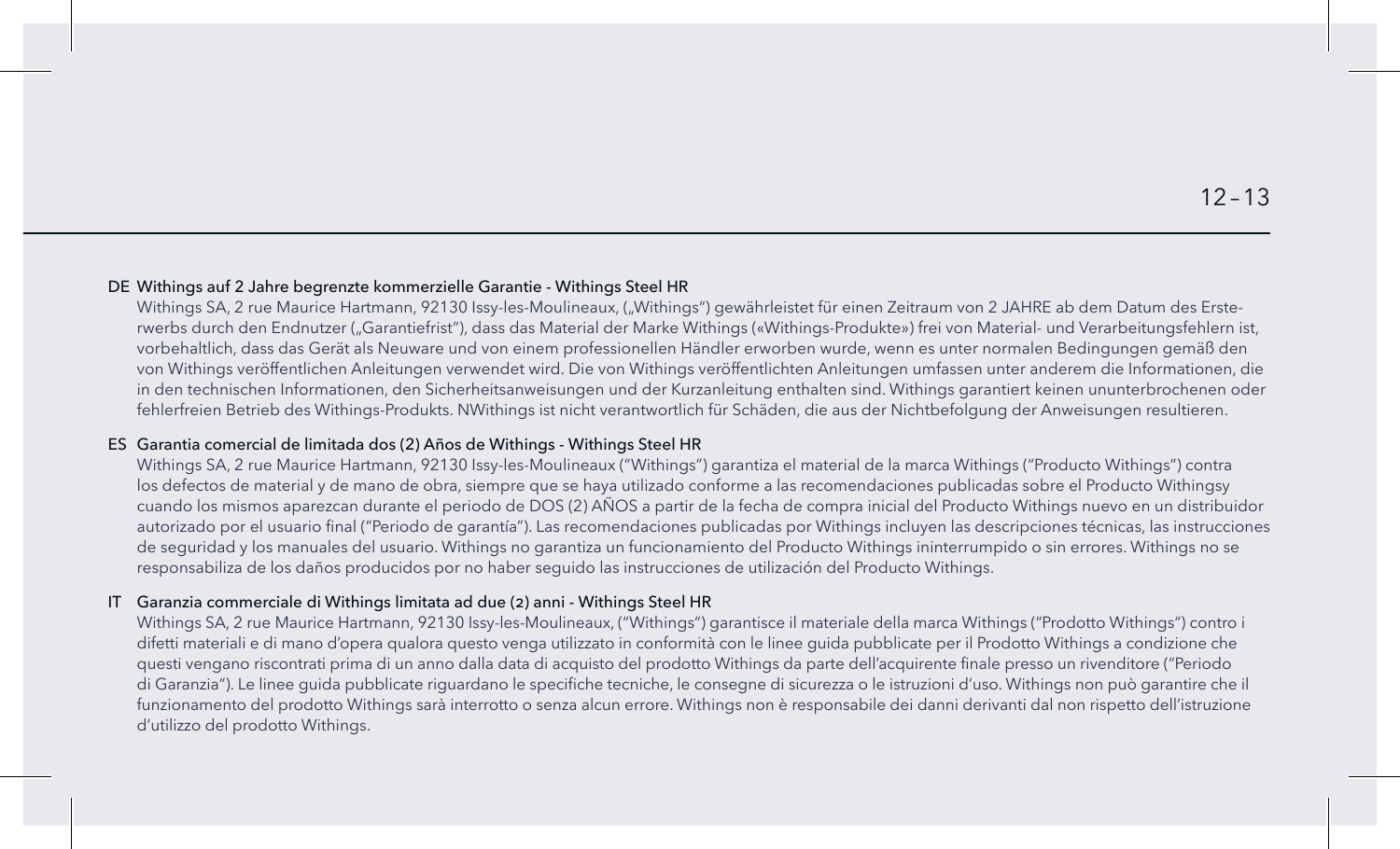## Information to users in Canada

Information pour les utilisateurs au Canada

EN This device complies with Part 15 of the FCC Rules and with Industry Canada licence-exempt RSS standard(s). Operation is subject to the following two conditions: (1) This device may not cause harmful interference, and (2) This device must acceptany interference received, including interference that may cause undesired operation. Changes or modifications made to this equipment not expressly approved by Withings may void the FCC authorization to operate this equipment.

Radiofrequency radiation exposure information: the radiated output power of the device is far below the FCC radio frequency exposure limits. Nevertheless, the device shall be used in such a manner that the potential for human contact during normal operation is minimized.

FR Le présent appareil est conforme aux CNR d'Industrie Canada applicables aux appareils radio exempts de licence. L'exploitation est autorisée aux deux conditions suivantes : (1) l'appareil ne doit pas produire de brouillage, et (2) l'utilisateur de l'appareil doit accepter tout brouillage radioélectrique subi, même si le brouillage est susceptible d'en compromettre le fonctionnement.

Déclaration d'exposition aux radiations: le produit est conforme aux limites d'exposition pour les appareils portables RF pour les États-Unis et le Canada établies pour un environnement non contrôlé. Le produit est sûr pour un fonctionnement tel que décrit dans ce manuel. La réduction aux expositions RF peut être augmentée si l'appareil est conservé aussi loin que possible du corps de l'utilisateur ou que le dispositif est réglé sur la puissance de sortie la plus faible si une telle fonction est disponible.

## Materials

Materiaux | Materialien | Materiale | Materiale

**EN** List of materials potentially in contact with the skin during usage: silicone, polycarbonate, acrylate polymer and stainless-steel.

**FR** Liste des matières potentiellement en contact avec la peau durant l'utilisation : silicone, polycarbonate, polymères d'acrylate et acier inoxydable.

**DE** Liste der Materialien, die während der Verwendung mit der Haut in Berührung kommen: Silikon, Polycarbonat, Acrylatpolymer und Edelstahl.

**ES** Lista de materiales potencialmente en contacto con la piel durante el uso: silicona, policarbonato, polímero de acrilato y acero inoxidable.

**IT** Elenco dei materiali potenzialmente a contatto con la pelle durante l'uso: silicone, policarbonato, poliacrilato e acciaio inossidabile.

For cleaning instructions, please visit withings.com/support/steelhr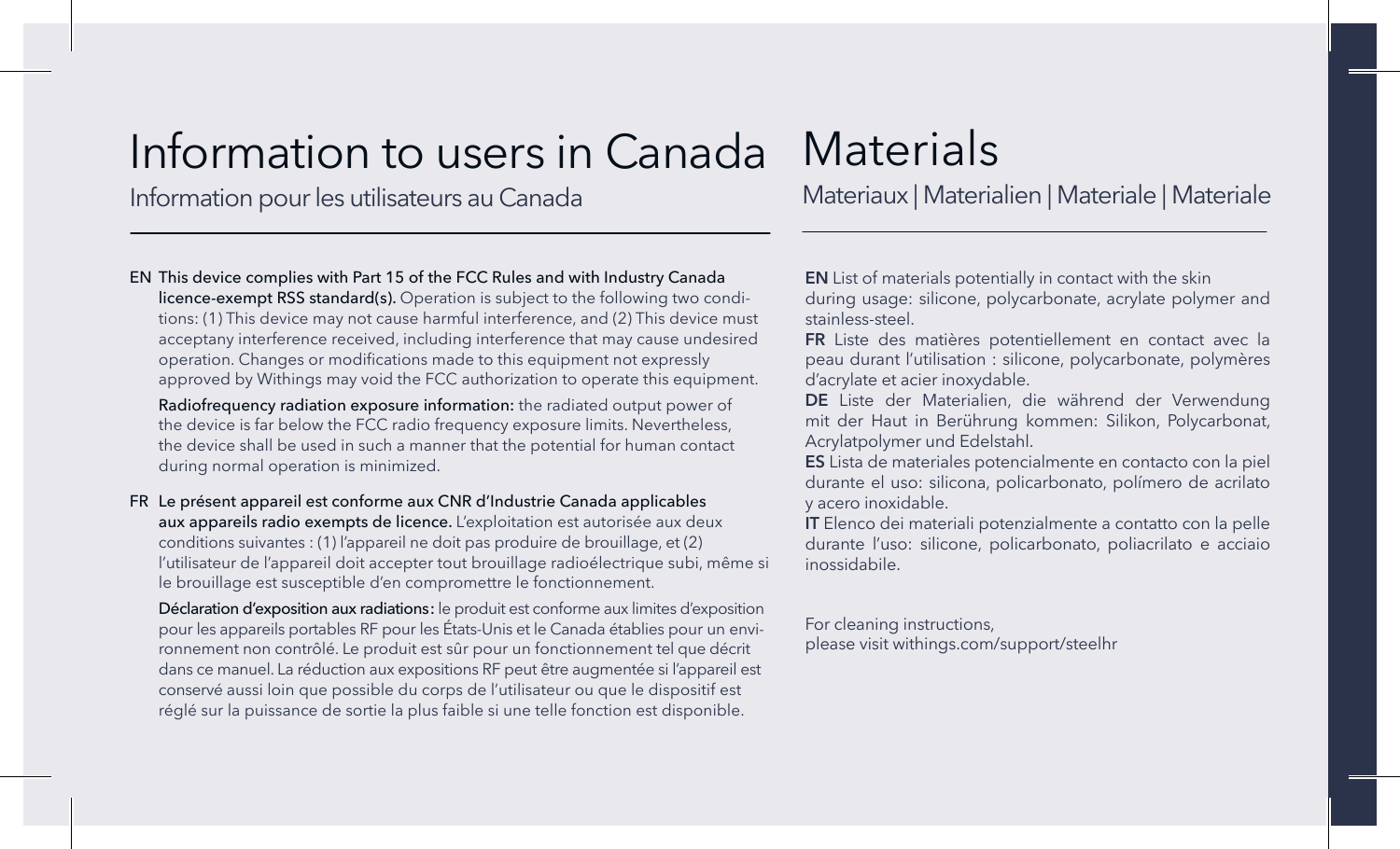# **E**  $\overline{\mathcal{L}}$   $\mathfrak{B}$   $\mathfrak{B}$   $\mathfrak{B}$   $\mathfrak{B}$   $\mathfrak{B}$   $\mathfrak{B}$   $\mathfrak{m}$   $\mathfrak{m}$  ange : 2402.0 - 2480.0 MHZ

**EN** Withings SA hereby declares that the device Withings Steel HR is in conformity with the essential requirements and other relevant requirements of Directive 2014/53/EU. The declaration of conformity can be found at: withings.com/compliance | **FR** Par la présente, Withings SA déclare que l'appareil Withings Steel HR est conforme aux exigences essentielles et aux autres dispositions pertinentes de la Directive 2014/53/EU. La déclaration de conformité peut être consultée sur le site : withings.com/compliance | **DE** Hiermit erklärt Withings SA, dass sich das Gerät Withings Steel HR den grundlegenden Anforderungen und den übrigen einschlägigen Bestimmungen der Richtlinie 2014/53/EU entspricht. Die EG-Konformitätserklärung können Sie über das Internet herunterladen: withings.com/compliance | **ES** Por la presente, Withings SA declara que el Withings Steel HR cumple con los requisitos esenciales y otras disposiciones relevantes de la Directiva 2014/53/EU. La declaración de conformidad se puede encontrar en: withings.com/compliance | **IT** Con la presente Withings SA dichiara che questo Withings Steel HR è conforme ai requisiti essenziali ed alle altre disposizioni pertinenti stabilite dalla direttiva 2014/53/EU. La dichiarazione di conformità è disponibile all'indirizzo: withings.com/compliance."

«The crossed out wheeled bin symbol on your product, battery and/or accessories means that the item is classified as electrical and electronic equipment. Such items should not be mixed with general household waste. and must be taken to dedicated collection points at the end of their working life for proper treatment, recovery and recycling. This way you help save valuable resources and promote recycling of materials.»

# **Need help?** Besoin d'aide? | Brauchen Sie Hilfe? ¿Necesitas ayuda? | Ti serve aiuto? | Precisa de ajuda?  $\rightarrow$  withings.com/support/steelhr